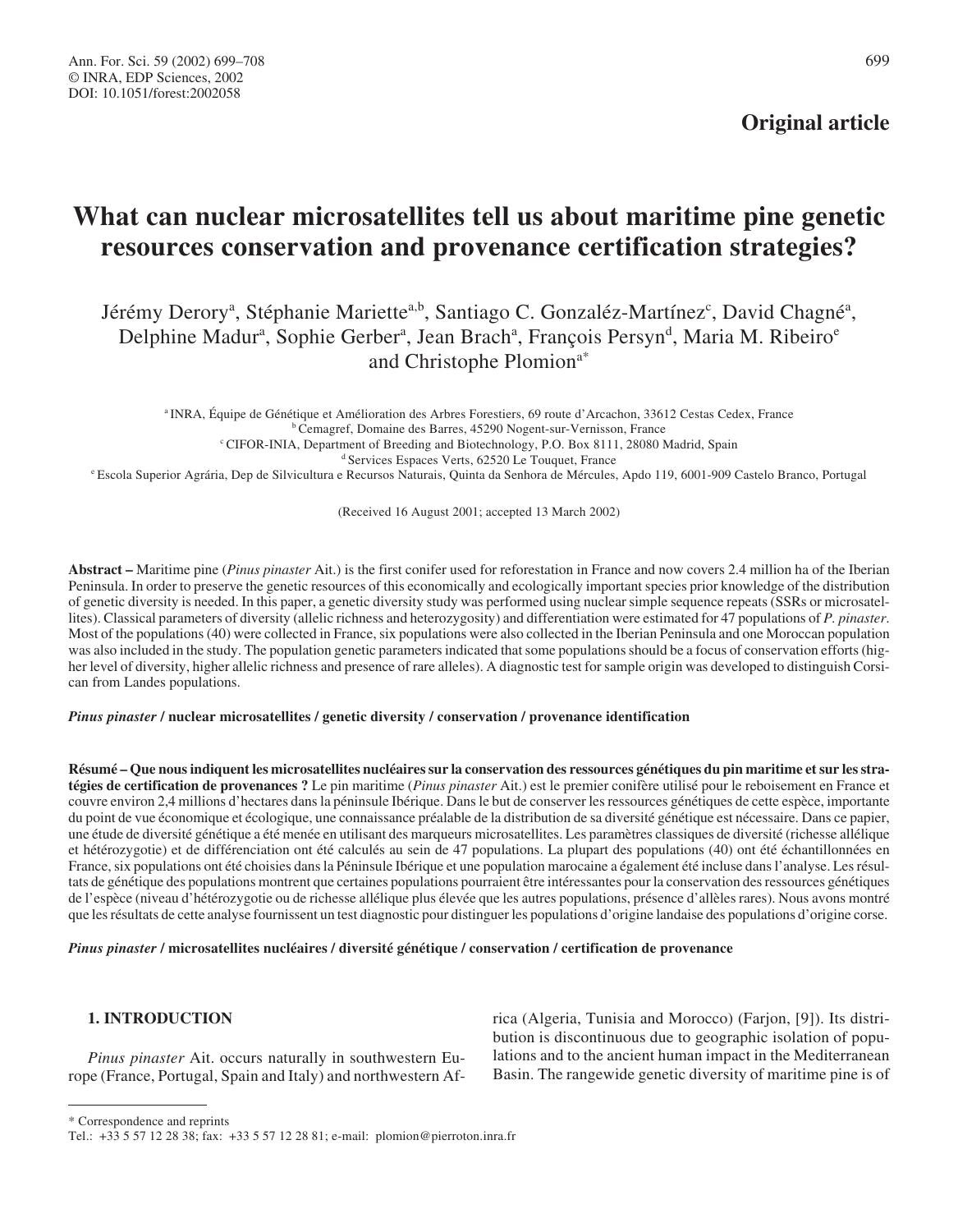interest for ecologic and economic reasons. In a large part due to its economic importance as a plantation species, genetic resources of *P. pinaster* are now threatened. In France, 15 000 ha of improved seedlings are planted each year in the south-west and the introduction of improved material may modify the distribution of genetic diversity of the species. Secondly, the introduction of seeds from other geographical regions may alter the local genetic structure of the species and may constitute populations that are not adapted to the local environment, as occurred when Portuguese seeds were introduced in the south-west of France (Boisseaux [5]). In areas such as the Iberian Peninsula, stands of *P*. *pinaster* are under a strong human impact through recurrent forest fires and reforestation with seedlings of unknown origin (Ribeiro et al. [21]). Southeastern and Corsican populations are affected by the spread of the bast scale *Matsucoccus feytaudi* Duc (Jactel et al. [14]; Jactel et al. [15]). Also, mediterranean populations typically display low effective population sizes in contrast with "atlantic" populations (Landes, Portugal, Galicia); such that loss of genetic diversity may be more prevalent in these populations.

To preserve the genetic diversity of *P. pinaster*, a conservation strategy is being planned and identification tests are to be developed to detect allochtonous seed flow in populations. Prior knowledge of the geographical distribution of genetic diversity level is needed for this purpose.

The genetic and phenotypic variation of *P*. *pinaster* has been studied using various methods. Intraspecific phenotypic variation of *P. pinaster* has been investigated in numerous provenance trials established in different countries (Alía et al. [1]; Alía et al. [2]; Harfouche and Kremer [13]). Those field experiments have shown that morphological and adaptative traits vary significantly among provenances and, generally, a significant genotype-environment interaction is observed (Alía et al. [2]). Several range-wide genetic diversity surveys have been carried out using terpenes, isozymes, denaturated proteins and chloroplast microsatellites (Baradat and Marpeau-Bezard [4]; Bahrman et al. [3]; Petit et al. [19]; Vendramin et al. [25]). Recent studies have been undertaken at a regional level using isozymes, AFLP markers (Amplified Fragment Length Polymorphisms), nuclear and chloroplast microsatellite markers (Salvador et al. [24]; González-Martínez et al. [11]; Mariette et al. [18]; Ribeiro et al. [21]). A test based on chloroplast microsatellites has very recently been developed in order to determine the putative origin of *P*. *pinaster* stands in the Aquitaine region of France (Ribeiro et al. [22]). This test gives faster and more accurate results than the previous terpene-based test developed by Baradat and Marpeau-Bezard [4].

In this paper, forty-seven populations of *P*. *pinaster* (forty from France, four from Spain, two from Portugal and one from Morocco) were analysed with three nuclear simple sequence repeats (SSRs or microsatellites). This marker type was used in preference to isozymes or dominant markers as its high rate of polymorphism is particularly useful for detection of allelic richness within populations. The main objective of this study was to synthetize patterns found for nuclear SSRs with previously published results (Mariette et al. [18]). We discus the effectiveness of microsatellites to define conservation strategies in the species and described a test for seed origin identification developed from nuclear SSR data.

## **2. MATERIALS AND METHODS**

#### **2.1. Plant material and DNA analysis**

Forty-seven populations of *P*. *pinaster* were used in the present study; their name and location are listed in *table I*. Their location in the natural range of *P. pinaster* is given in *figure 1*. From each population, 30 individuals were sampled. Sixteen populations from France sampled in the west, in the centre and in the south-east were studied. In addition, data from 23 *P. pinaster* populations from France for the same SSR loci [thirteen from the south-west of France (Aquitaine) and ten from Corsica] analysed in a previous study were included (Mariette et al. [18]). A putative Corsican population (Devinas), introduced in the Aquitaine region 35 years ago, was also analysed. Finally, four populations from Spain (Coca, Cómpeta, Boniches and Cazorla), two from Portugal (Oleiros and Leiria) and one from Morocco were used.

The DNA was extracted from needles according to the Doyle and Doyle [7] protocol and amplification of nuclear microsatellites was performed as described by Mariette et al. [17]. Three SSRs (coded FRPP91, FRPP94 and ITPH4516) were used.

#### **2.2. Genetic diversity statistical analysis**

Principal component analysis (PCA) was used to retrieve information about the clustering pattern of the analysed populations. PCA was performed based on the allele frequencies of the seven most frequent alleles, for each microsatellite.

For each locus, the allelic richness (number of alleles, *A*), the allelic frequencies, the observed heterozygosity  $(H_0)$ , the expected heterozygosity ( $H_E$ ), and the fixation index  $[F_{IS} = 1 - (H_0/H_E)]$  were calculated as described by Brown and Weir [6]. These parameters were estimated per population and for each geographical group of populations detected with the PCA (West of France, South-East of France, Iberian Peninsula), separately. The means over the three loci were calculated.



**Figure 1**. Location of studied populations of *P. pinaster*.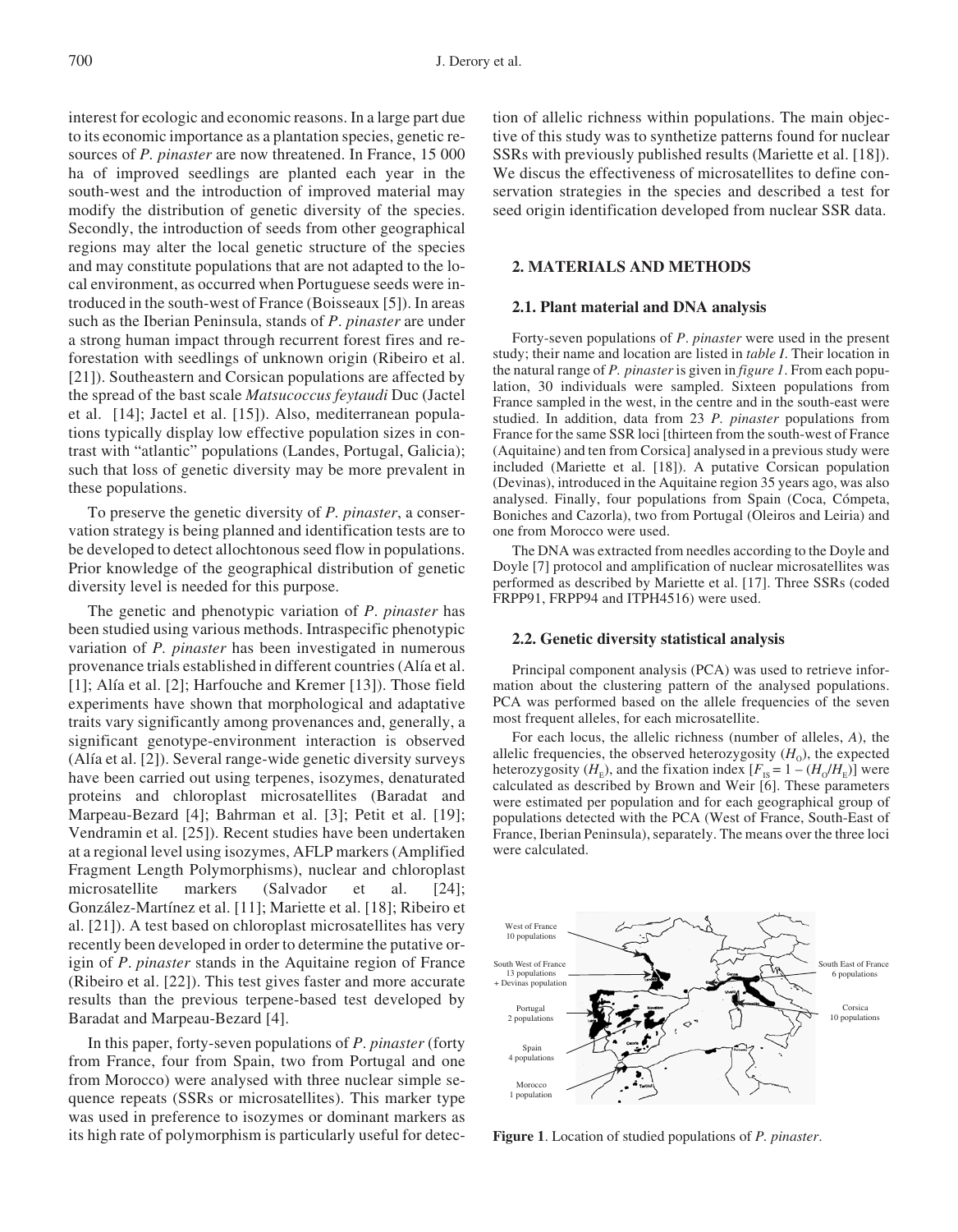**Table I.** List of the studied *P*. *pinaster* populations.

| Data file<br>number | Population Id   | Population name         | Location             |
|---------------------|-----------------|-------------------------|----------------------|
| 1                   | Aq1             | Lit-et-Mixe             | Aquitaine (France)   |
| $\overline{c}$      | Aq2             | St-Julien-en-Born       | Aquitaine (France)   |
| 3                   | Aq3             | Boulevard des Allemands | Aquitaine (France)   |
| 4                   | Aq4             | Ste-Eulalie-en-Born     | Aquitaine (France)   |
| 5                   | Aq5             | Mimizan                 | Aquitaine (France)   |
| 6                   | Aq6             | Vielle-St-Girons        | Aquitaine (France)   |
| 7                   | Aq7             | Domaniale de Biscarosse | Aquitaine (France)   |
| 8                   | Aq8             | Usagère de Biscarosse   | Aquitaine (France)   |
| 9                   | Aq9             | Lège                    | Aquitaine (France)   |
| 10                  | Aq $10$         | Lacanau                 | Aquitaine (France)   |
| 11                  | Aq $11$         | Pointe de Grave         | Aquitaine (France)   |
| 12                  | Aq12            | Carcans                 | Aquitaine (France)   |
| 13                  | Aq13            | Hourtin                 | Aquitaine (France)   |
| 14                  | Co1             | Pineto                  | Corse (France)       |
| 15                  | Co2             | Restonica               | Corse (France)       |
| 16                  | Co <sub>3</sub> | Ominanda                | Corse (France)       |
| 17                  | Co4             | Tova                    | Corse (France)       |
| 18                  | Co <sub>5</sub> | Cagna                   | Corse (France)       |
| 19                  | Co6             | Aullene                 | Corse (France)       |
| 20                  | Co7             | Pinia                   | Corse (France)       |
| 21                  | Co8             | Bonifatu                | Corse (France)       |
| 22                  | Co9             | Vero                    | Corse (France)       |
| 23                  | Co10            | Ventilegne              | Corse (France)       |
| 24                  | Devinas         | Devinas                 | Corse in Landes      |
| 25                  | Go1             | St Trojan               | West of France       |
| 26                  | Go2             | Olonne                  | West of France       |
| 27                  | Go3             | St Jean                 | West of France       |
| 28                  | Go4             | Erdeven                 | West of France       |
| 29                  | Go <sub>5</sub> | Pleucadec               | West of France       |
| 30                  | Go6             | <b>Brain</b>            | West of France       |
| 31                  | Go7             | Pompogne                | West of France       |
| 32                  | Go8             | Vieille Brioude         | West of France       |
| 33                  | Go9             | Aubazines               | West of France       |
| 34                  | Go10            | Le Touquet              | West of France       |
| 35                  | Se1             | Maures                  | South East of France |
| 36                  | Se2             | Alpes Maritimes         | South East of France |
| 37                  | Se3             | Var                     | South East of France |
| 38                  | Se <sub>4</sub> | Esterel                 | South East of France |
| 39                  | Se5             | Gard                    | South East of France |
| 40                  | Se <sub>6</sub> | Corbières               | South East of France |
| 41                  | Sp1             | Coca                    | Spain                |
| 42                  | Sp2             | Cómpeta                 | Spain                |
| 43                  | Sp3             | <b>Boniches</b>         | Spain                |
| 44                  | Sp4             | Cazorla                 | Spain                |
| 45                  | Po1             | Oleiros                 | Portugal             |
| 46                  | Po <sub>2</sub> | Leiria                  | Portugal             |
| 47                  | Mor             | Morocco                 | Morocco              |

Values of genetic differentiation,  $F_{ST}$ , were estimated following Weir and Cockerham [26]. However, as microsatellites can be assumed to evolve following a Stepwise Mutation Model,  $\rho_{ST}$  values were also estimated following Rousset [23]. These parameters were calculated among all populations within each geographical group and among all the populations. The significance of the differentiation between pairs of populations was tested following Raymond and Rousset [20].

#### **2.3. Test for provenance identification**

Mariette et al. [18] showed that, for one of the microsatellites (FRPP91), one allele (allele number 13, absolute size 173 bp) displayed divergent frequencies in the Corsican and the Aquitaine provenances (0.680 and 0.004, respectively). Furthermore, the differentiation between the two provenances ( $F_{ST}$  = 0.184) was high and significantly different from 0.

Ribeiro et al. [22] developed a statistical test on chloroplast microsatellites to determine the putative origin (French versus Northwest Iberic) of forest stands sampled in Aquitaine region of France. The same approach was used in the present study with the nuclear microsatellite data set in order to develop a test to distinguish Corsican from Aquitaine populations. For this purpose, the Devinas population, recently introduced in Aquitaine, was used as the population to be tested. The test performed with each microsatellite locus separately, and with all the loci combined together, was adapted to diploid data as follows (for details see Ribeiro et al. [22]):

(1) a null hypothesis was drawn: " $H_0$ : the tested sample (Devinas) belongs to the Aquitaine population" and the alternative hypothesis was "*H*<sub>1</sub>: the tested sample (Devinas) belongs to the Corsica population";

(2) a statistic was built with the allelic frequencies of each locus or

all together: 
$$
S_k = \sum_{i=1}^r \sum_{j=1}^n (x_{ij}^k - x_{ij}^k)^2
$$
;

(3) this formula was used to obtain the distribution of the null and the alternative hypotheses, where  $r$  is the total number of studied loci  $(r = 1 \text{ or } r = 3)$ , *n* is the total number of alleles at the *i*th locus found in the Aquitaine and the Corsican groups of populations,  $x_{ij}^R$  is the frequency of the *j*th allele at the *i*th locus in the reference population (chosen as the Aquitaine group of populations) and  $x_{ij}^k$  is the frequency of the *j*th allele at the *i*th locus in a sample *k* from the Aquitaine group of populations (to obtain  $H_0$ ) or  $x_{ij}^k$  is the frequency of the *j*th allele at the *i*th locus in a sample *k* from the Corsican group of populations (to obtain  $H_1$ ); the size of each sample *k* that was used in bootstraps was 30;

(4) the distribution of  $S_k$  for the null and alternative hypothesis was obtained by repeating 10 000 times the calculation  $(k = 1$  to 10 000); (5) the decision of either accepting or rejecting the null hypothesis was made by comparing the value of the statistics for the tested sample (Devinas),  $S_p$ , with the values of *S* for  $H_0$  and  $H_1$ .

#### **3. RESULTS**

#### **3.1. Population genetic diversity analysis at each locus**

At the population level, the three analysed loci showed heterogeneous levels of diversity and fixation index values. FRPP91 showed a high level of heterozygosity and allelic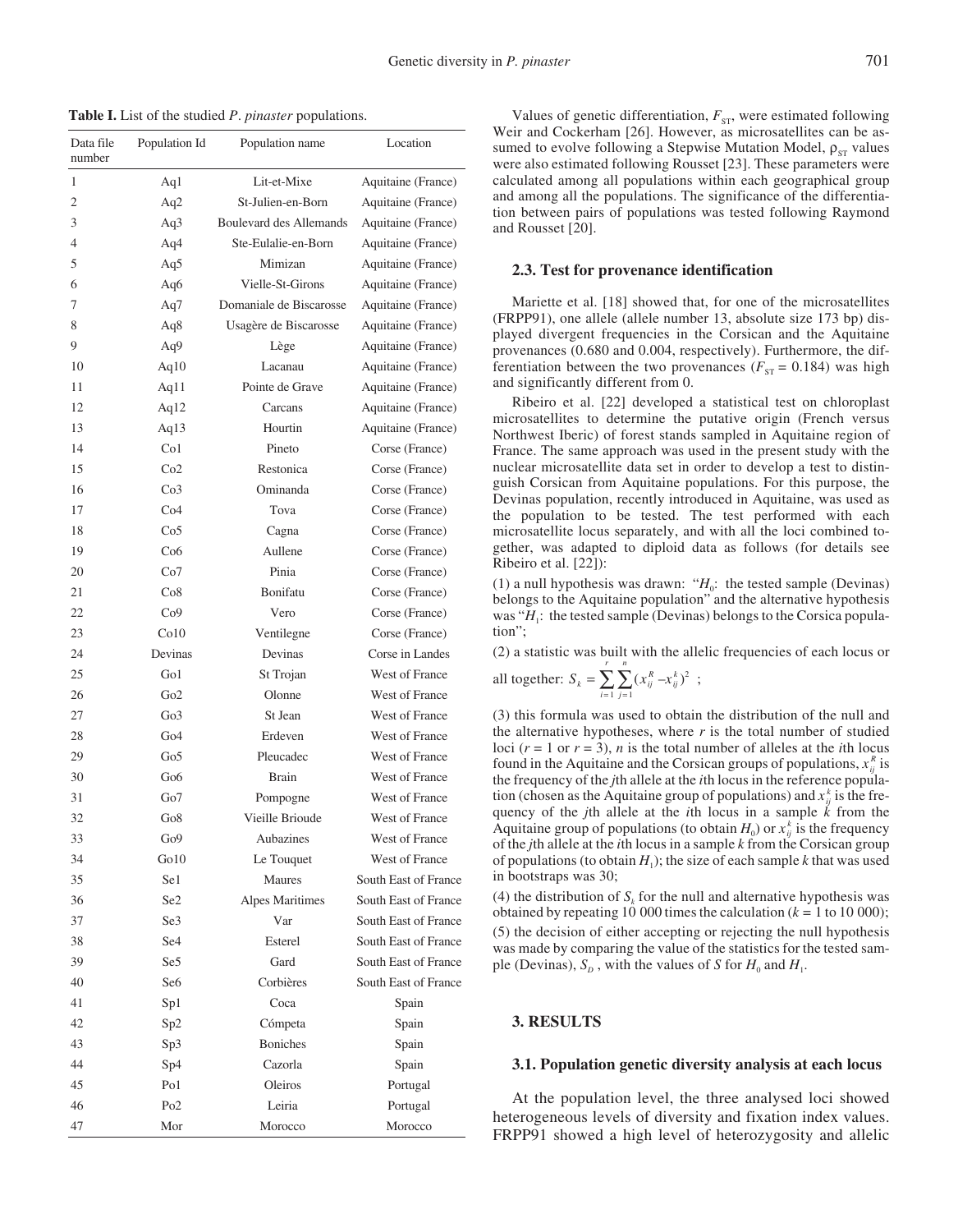richness but a low mean level of fixation index (*table II*) whereas FRPP94 revealed a limited level of diversity and a higher fixation index than FRPP91 (*table III*). Finally, ITPH4516 showed a high level of heterozygosity and allelic richness but generally revealed a significant positive fixation index within populations (*table IV*).

# **3.2. Principal Component Analysis grouping of populations**

Based on the PCA (*figure 2*) the *P*. *pinaster* populations were clustered into three main groups. One group (No. 1 or "west of France group") composed with populations from Aquitaine, West of France, Gard and Corbières, group 2 (or "south east of France group") composed with Corsican populations and four south east of France populations (Maures, Alpes Maritimes, Var and Esterel), and group 3 clustering populations from the Iberian Peninsula (Spain and Portugal) and Morocco. Clustering the Portuguese populations in group 3 was done for geographical reasons, for they could have been grouped in "west of France group", No. 1, instead.

The first component explained 34% of the total variance and the second component explained 12%. In the first component the highest correlation was obtained with the frequency of the discriminant allele found between Corsican and Aquitaine populations, at the locus FRPP91 (*r* = –0.900). The frequency of this allele was 0.015, 0.579, 0.035, and 0.135 in group 1, 2, the Iberian and the Moroccan populations, respectively.

# **3.3. Within and among geographical groups diversity analysis**

Based on the results obtained with the PCA and the geographical distribution of the populations, genetic analyses were undertaken for the three groups of populations. When  $H<sub>E</sub>$  and  $H<sub>0</sub>$  were considered, the highest levels of diversity were found in group 3 (Moroccan and Iberian populations). In addition, levels of diversity tended to be higher in the "west of France group" than in the "south east of France group" (*table V*). However, these results were not significant. At the population level,  $A<sub>P</sub>$  was the higher in the populations from the "west of France group" and in the Iberian Peninsula. However, the number of rare alleles was higher in the "south east of France group", especially in Corsica, than in the other groups (data not shown).

The mean fixation index  $(F_{IS})$  was higher in the populations belonging to the group 2 than in the other groups (*tables II–V*). Finally, as indicated by the levels of  $F_{ST}$  in *table V*, populations from the "south east of France group" were more differentiated among them (0.066) in comparison with the differentiation found among the populations from the "west of France group" (0.016) and among the group 3 populations (0.030).  $\rho_{ST}$  values indicated similar tendencies (0.031 among the group 1 populations, 0.061 among the

**Table II.** FRPP91 genetic diversity statistics in each population of *P. pinaster*.

| Population Id   | $H_{\rm o}$ | $Sd(H_0)$ | $H_{\scriptscriptstyle\rm E}$ | $Sd(H_{F})$ | $F_{\rm IS}$ | А            |
|-----------------|-------------|-----------|-------------------------------|-------------|--------------|--------------|
| Aq1             | 0.933       | 0.045     | 0.819                         | 0.024       | $-0.162$     | 12           |
| Aq2             | 0.933       | 0.045     | 0.862                         | 0.024       | $-0.103$     | 18           |
| Aq3             | 0.897       | 0.057     | 0.806                         | 0.029       | $-0.134$     | 12           |
| Aq4             | 0.613       | 0.087     | 0.819                         | 0.022       | 0.243        | 11           |
| Aq5             | 0.821       | 0.072     | 0.815                         | 0.023       | $-0.026$     | 11           |
| Aq6             | 0.724       | 0.083     | 0.750                         | 0.027       | 0.018        | 7            |
| Aq7             | 0.750       | 0.077     | 0.813                         | 0.019       | 0.065        | 11           |
| Aq8             | 0.810       | 0.086     | 0.830                         | 0.033       | 0.001        | 12           |
| Aq9             | 0.793       | 0.075     | 0.795                         | 0.024       | $-0.014$     | 9            |
| Aq10            | 0.917       | 0.056     | 0.803                         | 0.023       | $-0.169$     | 9            |
| Aq11            | 0.767       | 0.077     | 0.814                         | 0.019       | 0.043        | 10           |
| Aq12            | 0.793       | 0.075     | 0.766                         | 0.035       | $-0.055$     | 12           |
| Aq13            | 0.750       | 0.082     | 0.856                         | 0.022       | 0.110        | 13           |
| Co <sub>1</sub> | 0.417       | 0.101     | 0.431                         | 0.091       | 0.014        | 12           |
| Co2             | 0.400       | 0.098     | 0.442                         | 0.087       | 0.077        | 9            |
| Co <sub>3</sub> | 0.227       | 0.089     | 0.426                         | 0.092       | 0.459        | 7            |
| Co4             | 0.333       | 0.096     | 0.454                         | 0.087       | 0.254        | 8            |
| Co <sub>5</sub> | 0.375       | 0.099     | 0.595                         | 0.072       | 0.361        | 7            |
| Co6             | 0.409       | 0.105     | 0.480                         | 0.086       | 0.132        | 7            |
| Co7             | 0.435       | 0.103     | 0.504                         | 0.089       | 0.120        | 10           |
| Co8             | 0.696       | 0.096     | 0.612                         | 0.071       | $-0.166$     | 8            |
| Co9             | 0.783       | 0.086     | 0.713                         | 0.063       | $-0.125$     | 9            |
| Co10            | 0.280       | 0.090     | 0.442                         | 0.087       | 0.359        | 9            |
| Devinas         | 0.644       | 0.071     | 0.655                         | 0.050       | 0.005        | 10           |
| Go1             | 0.900       | 0.055     | 0.833                         | 0.024       | $-0.100$     | 12           |
| Go2             | 0.933       | 0.045     | 0.825                         | 0.023       | $-0.153$     | 10           |
| Go3             | 0.733       | 0.081     | 0.781                         | 0.029       | 0.046        | 13           |
| Go <sub>4</sub> | 0.750       | 0.082     | 0.879                         | 0.020       | 0.134        | 16           |
| Go5             | 0.769       | 0.083     | 0.813                         | 0.034       | 0.036        | 11           |
| Go <sub>6</sub> | 0.821       | 0.072     | 0.791                         | 0.030       | $-0.057$     | 10           |
| Go7             | 0.731       | 0.087     | 0.835                         | 0.029       | 0.110        | 13           |
| Go8             | 0.654       | 0.093     | 0.834                         | 0.033       | 0.204        | 16           |
| Go <sub>9</sub> | 0.571       | 0.094     | 0.872                         | 0.020       | 0.337        | 15           |
| Go10            | 0.885       | 0.063     | 0.836                         | 0.023       | $-0.080$     | 11           |
| Se1             | 0.600       | 0.098     | 0.698                         | 0.058       | 0.125        | 11           |
| Se2             | 0.840       | 0.073     | 0.804                         | 0.033       | $-0.067$     | 11           |
| Se3             | 0.875       | 0.068     | 0.807                         | 0.037       | $-0.109$     | 13           |
| Se <sub>4</sub> | 0.864       | 0.073     | 0.738                         | 0.042       | $-0.203$     | 9            |
| Se5             | 0.739       | 0.092     | 0.824                         | 0.035       | 0.085        | 13           |
| Se <sub>6</sub> | 0.870       | 0.070     | 0.883                         | 0.023       | $-0.007$     | 15           |
| Sp1             | 0.900       | 0.055     | 0.894                         | 0.017       | $-0.023$     | 15           |
| Sp2             | 0.767       | 0.077     | 0.923                         | 0.010       | 0.158        | 19           |
| Sp3             | 0.893       | 0.058     | 0.905                         | 0.009       | $-0.004$     | 13           |
| Sp4             | 0.933       | 0.045     | 0.902                         | 0.013       | $-0.053$     | 16           |
| Po1             | 1.000       | 0.000     | 0.864                         | 0.028       | $-0.196$     | 12           |
| Po <sub>2</sub> | 0.842       | 0.084     | 0.852                         | 0.020       | $-0.015$     | 9            |
| Mor             | 0.958       | 0.041     | 0.875                         | 0.019       | $-0.121$     | 11           |
| Mean            | 0.730       |           | 0.757                         |             | 0.029        | <u>11.43</u> |

See references of parameters in the text.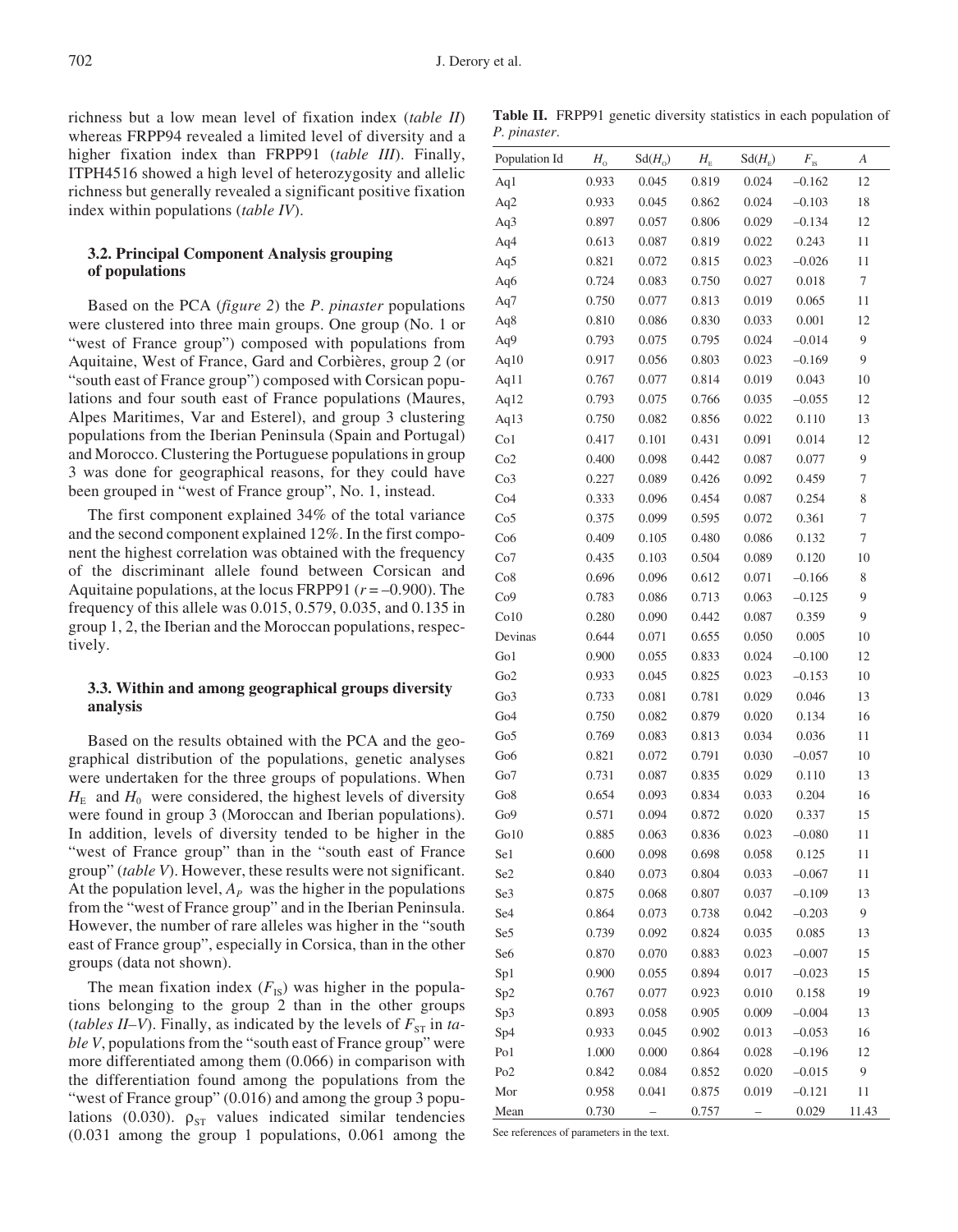**Table III.** FRPP94 genetic diversity statistics in each population of *P. pinaster*.

**Table IV.** ITPH4516 genetic diversity statistics in each population of *P. pinaster*.

| Population Id   | $H_{\rm o}$ | $Sd(H_0)$ | $H_{\scriptscriptstyle\rm E}$ | $Sd(H_F)$ | $F_{\underline{\text{\tiny{IS}}}}$ | A                | Population Id   | $H_{\rm o}$ | $Sd(H_0)$                | $H_{\scriptscriptstyle\rm E}$ | $Sd(H_F)$                | $F_{\mbox{\tiny IS}}$ | А                |
|-----------------|-------------|-----------|-------------------------------|-----------|------------------------------------|------------------|-----------------|-------------|--------------------------|-------------------------------|--------------------------|-----------------------|------------------|
| Aq1             | 0.621       | 0.090     | 0.611                         | 0.051     | $-0.034$                           | $\boldsymbol{7}$ | Aq1             | 0.714       | 0.085                    | 0.848                         | 0.025                    | 0.144                 | 11               |
| Aq2             | 0.462       | 0.098     | 0.628                         | 0.054     | 0.254                              | 6                | Aq2             | 0.724       | 0.083                    | 0.835                         | 0.028                    | 0.119                 | 13               |
| Aq3             | 0.556       | 0.096     | 0.634                         | 0.054     | 0.109                              | 7                | Aq3             | 0.759       | 0.079                    | 0.812                         | 0.025                    | 0.051                 | 11               |
| Aq4             | 0.310       | 0.086     | 0.618                         | 0.035     | 0.493                              | 6                | Aq4             | 0.567       | 0.090                    | 0.812                         | 0.021                    | 0.294                 | 9                |
| Aq5             | 0.556       | 0.096     | 0.643                         | 0.050     | 0.122                              | 7                | Aq5             | 0.893       | 0.058                    | 0.830                         | 0.019                    | $-0.097$              | 9                |
| Aq6             | 0.429       | 0.094     | 0.648                         | 0.046     | 0.331                              | $\tau$           | Aq6             | 0.767       | 0.077                    | 0.834                         | 0.026                    | 0.067                 | 13               |
| Aq7             | 0.536       | 0.094     | 0.603                         | 0.046     | 0.097                              | 5                | Aq7             | 0.800       | 0.073                    | 0.840                         | 0.023                    | 0.032                 | 11               |
| Aq8             | 0.579       | 0.113     | 0.643                         | 0.055     | 0.077                              | 7                | Aq8             | 0.714       | 0.099                    | 0.921                         | 0.010                    | 0.210                 | 16               |
| Aq9             | 0.483       | 0.093     | 0.600                         | 0.037     | 0.185                              | 6                | Aq9             | 0.846       | 0.071                    | 0.898                         | 0.018                    | 0.040                 | 17               |
| Aq10            | 0.688       | 0.116     | 0.582                         | 0.047     | $-0.226$                           | 5                | Aq10            | 0.773       | 0.089                    | 0.888                         | 0.018                    | 0.113                 | 14               |
| Aq11            | 0.731       | 0.087     | 0.700                         | 0.038     | $-0.066$                           | 8                | Aq11            | 0.640       | 0.096                    | 0.799                         | 0.035                    | 0.186                 | 11               |
| Aq12            | 0.679       | 0.088     | 0.624                         | 0.037     | $-0.109$                           | $\tau$           | Aq12            | 0.679       | 0.088                    | 0.895                         | 0.015                    | 0.232                 | 14               |
| Aq13            | 0.407       | 0.095     | 0.607                         | 0.059     | 0.320                              | 8                | Aq13            | 0.759       | 0.079                    | 0.865                         | 0.025                    | 0.110                 | 16               |
| Co <sub>1</sub> | 0.864       | 0.073     | 0.788                         | 0.021     | $-0.124$                           | 6                | Co1             | 0.696       | 0.096                    | 0.817                         | 0.019                    | 0.132                 | $\boldsymbol{7}$ |
| Co2             | 0.667       | 0.096     | 0.745                         | 0.026     | 0.088                              | 6                | Co2             | 0.926       | 0.050                    | 0.702                         | 0.046                    | $-0.351$              | $\boldsymbol{7}$ |
| Co3             | 0.591       | 0.105     | 0.771                         | 0.040     | 0.220                              | $\overline{9}$   | Co3             | 0.522       | 0.104                    | 0.601                         | 0.067                    | 0.115                 | 6                |
| Co4             | 0.500       | 0.102     | 0.839                         | 0.024     | 0.396                              | 12               | Co4             | 0.652       | 0.099                    | 0.850                         | 0.020                    | 0.219                 | 11               |
| Co <sub>5</sub> | 0.625       | 0.099     | 0.731                         | 0.033     | 0.129                              | 6                | Co <sub>5</sub> | 0.417       | 0.101                    | 0.800                         | 0.040                    | 0.474                 | 10               |
| Co6             | 0.444       | 0.117     | 0.741                         | 0.037     | 0.390                              | $\tau$           | Co6             | 0.524       | 0.109                    | 0.764                         | 0.034                    | 0.303                 | 9                |
| Co7             | 0.773       | 0.089     | 0.830                         | 0.020     | 0.048                              | 8                | Co7             | 0.667       | 0.136                    | 0.705                         | 0.084                    | 0.015                 | 8                |
| Co8             | 0.682       | 0.099     | 0.704                         | 0.034     | 0.009                              | 6                | Co8             | 0.435       | 0.103                    | 0.558                         | 0.074                    | 0.207                 | 8                |
| Co9             | 0.875       | 0.068     | 0.729                         | 0.033     | $-0.231$                           | $\tau$           | Co9             | 0.556       | 0.117                    | 0.810                         | 0.038                    | 0.301                 | 10               |
| Co10            | 0.545       | 0.106     | 0.646                         | 0.074     | 0.139                              | 9                | Co10            | 0.619       | 0.106                    | 0.821                         | 0.027                    | 0.232                 | 11               |
| Devinas         | 0.689       | 0.069     | 0.774                         | 0.026     | 0.101                              | 11               | Devinas         | 0.622       | 0.072                    | 0.747                         | 0.037                    | 0.159                 | $12\,$           |
| $\rm{Go1}$      | 0.600       | 0.089     | 0.553                         | 0.033     | $-0.105$                           | $\overline{4}$   | Go1             | 0.767       | 0.077                    | 0.866                         | 0.017                    | 0.101                 | 13               |
| Go2             | 0.633       | 0.088     | 0.629                         | 0.037     | $-0.024$                           | 6                | Go2             | 0.833       | 0.068                    | 0.853                         | 0.020                    | 0.007                 | 11               |
| Go3             | 0.700       | 0.084     | 0.600                         | 0.044     | $-0.190$                           | $\tau$           | Go3             | 0.733       | 0.081                    | 0.762                         | 0.042                    | 0.022                 | $12\,$           |
| Go <sub>4</sub> | 0.393       | 0.092     | 0.543                         | 0.041     | 0.267                              | $\overline{4}$   | Go <sub>4</sub> | 0.714       | 0.085                    | 0.881                         | 0.023                    | 0.177                 | 17               |
| Go5             | 0.586       | 0.091     | 0.579                         | 0.033     | $-0.030$                           | 6                | Go <sub>5</sub> | 0.786       | 0.078                    | 0.834                         | 0.035                    | 0.041                 | 14               |
| Go <sub>6</sub> | 0.600       | 0.089     | 0.690                         | 0.035     | 0.118                              | $\tau$           | Go <sub>6</sub> | 0.655       | 0.088                    | 0.797                         | 0.035                    | 0.166                 | 15               |
| Go7             | 0.778       | 0.080     | 0.673                         | 0.048     | $-0.181$                           | 10               | Go7             | 0.704       | 0.088                    | 0.907                         | 0.017                    | 0.213                 | 18               |
| Go8             | 0.448       | 0.092     | 0.660                         | 0.047     | 0.313                              | 8                | Go8             | 0.630       | 0.093                    | 0.871                         | 0.020                    | 0.267                 | 13               |
| Go9             | 0.714       | 0.085     | 0.691                         | 0.037     | $-0.054$                           | 8                | Go9             | 0.552       | 0.092                    | 0.813                         | 0.033                    | 0.314                 | 13               |
| Go10            | 0.667       | 0.091     | 0.645                         | 0.039     | $-0.054$                           | $\tau$           | Go10            | 0.655       | 0.088                    | 0.832                         | 0.029                    | 0.201                 | 15               |
| Se1             | 0.826       | 0.079     | 0.847                         | 0.017     | 0.003                              | $\overline{9}$   | Se1             | 0.571       | 0.108                    | 0.800                         | 0.045                    | 0.274                 | 12               |
| Se <sub>2</sub> | 0.913       | 0.059     | $0.810\,$                     | 0.029     | $-0.156$                           | 10               | Se <sub>2</sub> | 0.348       | 0.099                    | 0.807                         | 0.025                    | 0.565                 | $8\,$            |
| Se3             | 0.714       | 0.099     | 0.840                         | 0.024     | 0.132                              | 10               | Se3             | 0.727       | 0.095                    | 0.833                         | 0.039                    | 0.109                 | 15               |
| Se <sub>4</sub> | 0.680       | 0.093     | 0.863                         | 0.019     | 0.200                              | 13               | Se <sub>4</sub> | 0.318       | 0.099                    | 0.832                         | 0.029                    | 0.614                 | 11               |
| Se5             | 0.600       | 0.110     | 0.670                         | 0.051     | 0.084                              | 7                | Se5             | 0.636       | 0.103                    | 0.889                         | 0.016                    | 0.273                 | 15               |
| Se <sub>6</sub> | 0.550       | 0.111     | 0.580                         | 0.072     | 0.029                              | 6                | Se <sub>6</sub> | 0.667       | 0.103                    | 0.907                         | 0.017                    | 0.252                 | 17               |
| Sp1             | 0.667       | 0.086     | 0.761                         | 0.029     | 0.111                              | 7                | Sp1             | 0.867       | 0.062                    | 0.873                         | 0.014                    | $-0.010$              | 12               |
| Sp2             | 0.667       | 0.086     | 0.773                         | 0.025     | 0.125                              | 9                | Sp2             | 0.767       | 0.077                    | 0.844                         | 0.026                    | 0.078                 | 14               |
| Sp3             | 0.741       | 0.084     | 0.781                         | 0.038     | 0.035                              | 8                | Sp3             | 0.889       | 0.060                    | 0.840                         | 0.025                    | $-0.080$              | 11               |
| Sp4             | 0.667       | 0.086     | 0.767                         | 0.033     | 0.118                              | 7                | Sp4             | 0.900       | 0.055                    | 0.870                         | 0.021                    | $-0.053$              | 13               |
| Po1             | 0.667       | 0.111     | 0.690                         | 0.049     | 0.007                              | 6                | Po1             | 0.727       | 0.134                    | 0.818                         | 0.032                    | 0.074                 | 7                |
| Po <sub>2</sub> | 0.526       | 0.115     | 0.611                         | 0.042     | 0.118                              | 4                | Po <sub>2</sub> | 0.625       | 0.171                    | 0.664                         | 0.083                    | 0.000                 | 4                |
| Mor             | 0.667       | 0.136     | 0.806                         | 0.042     | 0.144                              | 8                | Mor             | 1.000       | 0.000                    | 0.770                         | 0.066                    | $-0.413$              | 8                |
| Mean            | 0.623       | $ \,$     | 0.691                         | $-$       | 0.079                              | 7.32             | Mean            | 0.688       | $\overline{\phantom{0}}$ | 0.817                         | $\overline{\phantom{0}}$ | 0.138                 | 11.74            |

See references of parameters in the text.

See references of parameters in the text.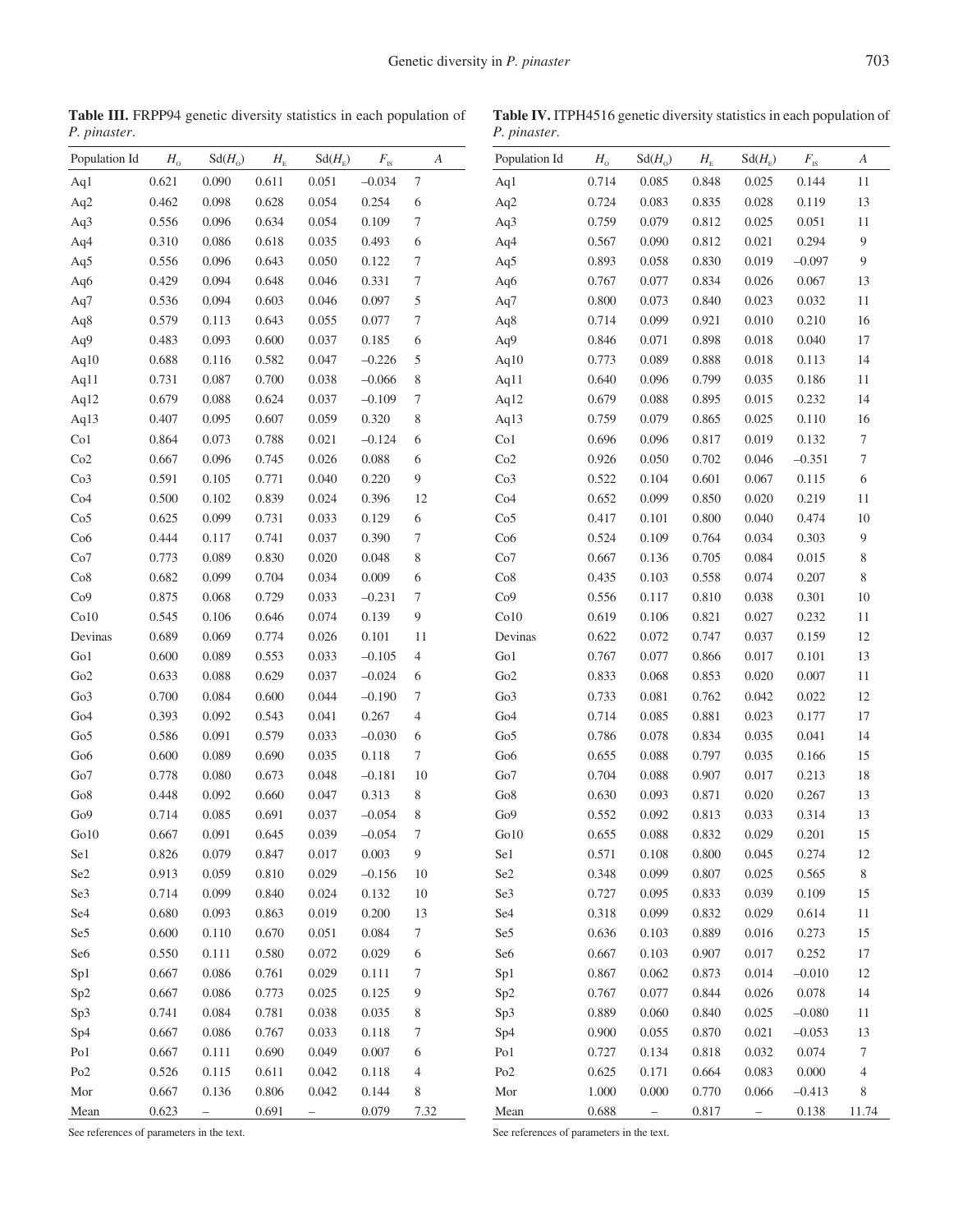

**Figure 2**. Principal component analysis on the 47 populations of *P*. *pinaster*.

**Table V.** Genetic diversity statistics for microsatellite loci in geographical groups of *P. pinaster*.

| Geographical group     |       | $Sd(A^r$ | Н,    | $Sd(H_0)$ | $H_{\nu}^{\nu}$ | $Sd(H_{\nu}^{\rm P})$ |       | $Sd(F_{\text{rs}}^{\text{P}})$ | <b>C-T</b> | $P_{ST}$ |
|------------------------|-------|----------|-------|-----------|-----------------|-----------------------|-------|--------------------------------|------------|----------|
| West (group $1$ )      | 10.75 | 1.41     | ).695 | 0.068     | 0.766           | 0.021                 | 0.075 | 0.104                          | 0.016      | 0.031    |
| South east (group 2)   | 9.20  | . 67     | 0.608 | 0.107     | 0.710           | 0.074                 | 0.132 | 0.125                          | 0.066      | 0.061    |
| I. Peninsula (group 3) | 10.33 | 2.94     | 0.792 | 0.068     | 0.826           | 0.055                 | 0.022 | 0.068                          | 0.033      | 0.010    |

See references of parameters in the text.

group 2 populations and 0.010 among the group 3 populations).

## **3.4. Genetic differentiation between provenance groups**

The highest among provenances differentiation was found between group 1 and 2, as indicated by  $F_{ST}$  and  $\rho_{ST}$  values: 0.071 and 0.106, respectively (*table VI*). Group 2 was significantly differentiated from the group 3 of populations  $(F_{ST} = 0.044$  and  $p_{ST} = 0.081$ ), whereas the differentiation between the west of France group and the group 3 of populations ( $F_{ST}$  = 0.018 and  $\rho_{ST}$  = 0.017) had a much lower value, while significantly different from 0.

Differentiation was highly significant for all pairs of groups (all cases  $P < 0.0000$ ).

# **3.5. Use of nuclear microsatellites to distinguish Corsican from Aquitaine populations**

The frequency of the discriminant allele at the locus FRPP91 in the Devinas population was 0.550, very close from the frequency found in the Corsican populations (0.660). This indicated that Devinas could be classified as a Corsican population. Moreover, the differentiation found between Devinas and the Corsican populations was not significantly different from 0.

**Table VI.** Genetic differentiation ( $F_{ST}$  and  $\rho_{ST}$ ) between geographical groups of *P*. *pinaster*.

|                                | West<br>(group 1)                               | South east<br>(group 2)                 |
|--------------------------------|-------------------------------------------------|-----------------------------------------|
| South east<br>(group 2)        | $F_{\rm cr}$ = 0.071<br>$\rho_{\rm sr}$ = 0.106 |                                         |
| Iberian Peninsula<br>(group 3) | $F_{cr} = 0.018$<br>$\rho_{cr} = 0.017$         | $F_{cr} = 0.044$<br>$\rho_{cr} = 0.081$ |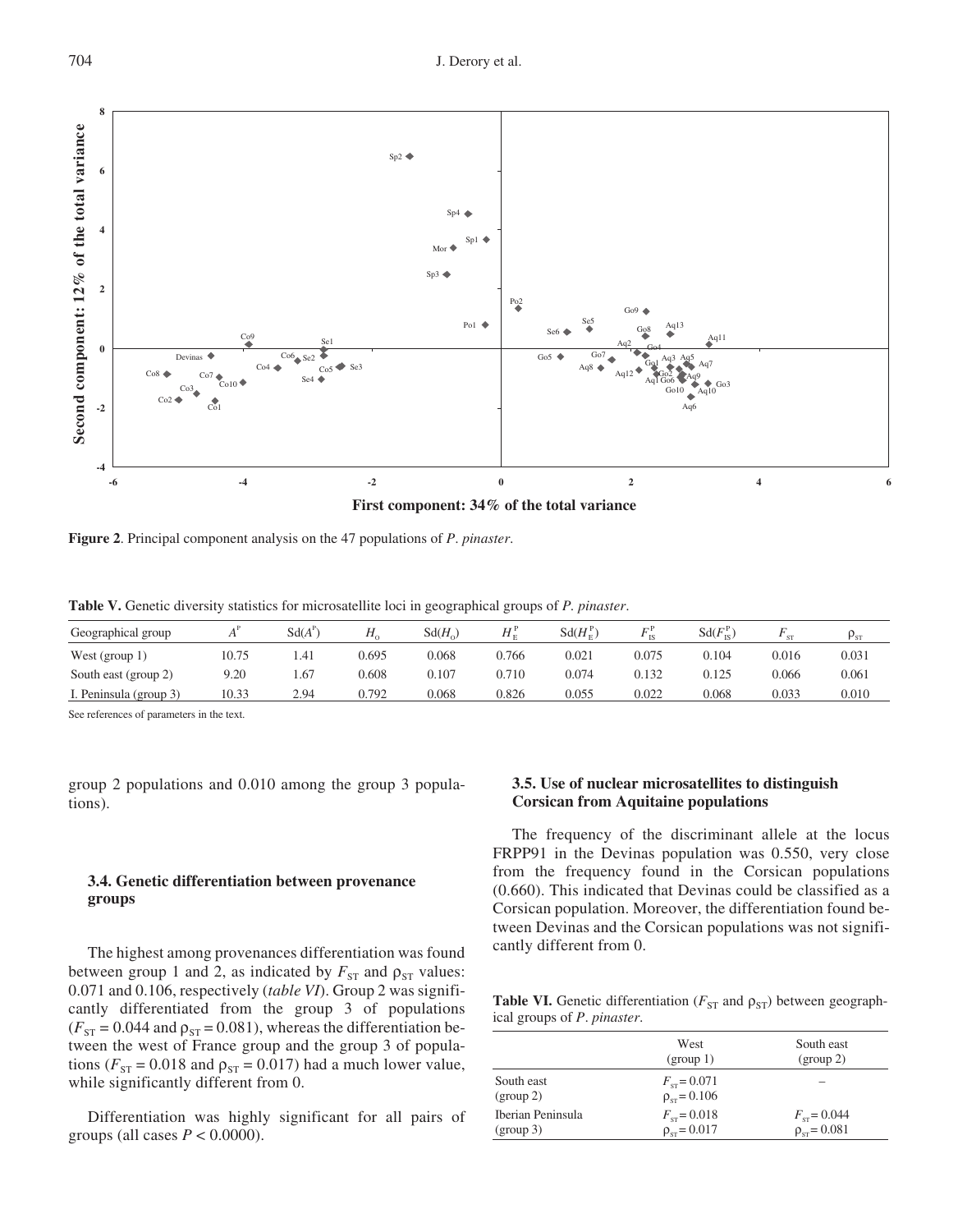

**Figure 3. A**. *S* distribution at the three locus for the Corsican and the Aquitaine provenances, and location of the statistics  $S_D$  of Devinas population. **B**. *S* distribution at the locus FRPP91 for the Corsican and the Aquitaine provenances, and location of the statistics  $S_D$  of the Devinas population. **C**. *S* distribution at the locus FRPP94 for the Corsican and the Aquitaine provenances, and location of the statistics  $S<sub>D</sub>$  of the Devinas population. **D**. *S* distribution at the locus ITPH4516 for the Corsican and the Aquitaine provenances, and location of the statistics  $S_D$  of the Devinas population.

When the statistics test was constructed with the three microsatellites, the *S* statistics of the Devinas population was found to be 0.99. The comparison of this value with the *S* distributions of Corsican and Aquitaine groups of populations revealed that Devinas was originated from Corsica (*figure 3A*). The use of only one microsatellite gave a similar result, both for FRPP91 (*figure 3B*) and ITPH4516 (*figure3D*). However, in the case of FRPP94, despite the fact that the two *S* distributions of Corsican and Aquitaine groups of populations were distinct, the test did not allow to attribute the Devinas population to Corsica (*figure 3C*). In conclusion, the information given by locus FRPP91 or by locus ITPH4516 was sufficient to clarify the origin of the Devinas population.

#### **4. DISCUSSION**

#### **4.1. Geographical genetic differentiation of** *P. pinaster*

Based on terpene markers, palynological and paleoclimatological records, Baradat and Marpeau-Bezard [4] discriminated three major groups of *P*. *pinaster*: the "Atlantic group", comprising populations from southwestern France, Portugal and Galicia in Spain; the "Mediterranean group", extending from central Spain to the Ligurian coast in Italy; and finally the "North African" group that includes stands from Morocco, Algeria and Tunisia. In another study, Bahrman et al. [3] included eastern Spain in the "Atlantic group".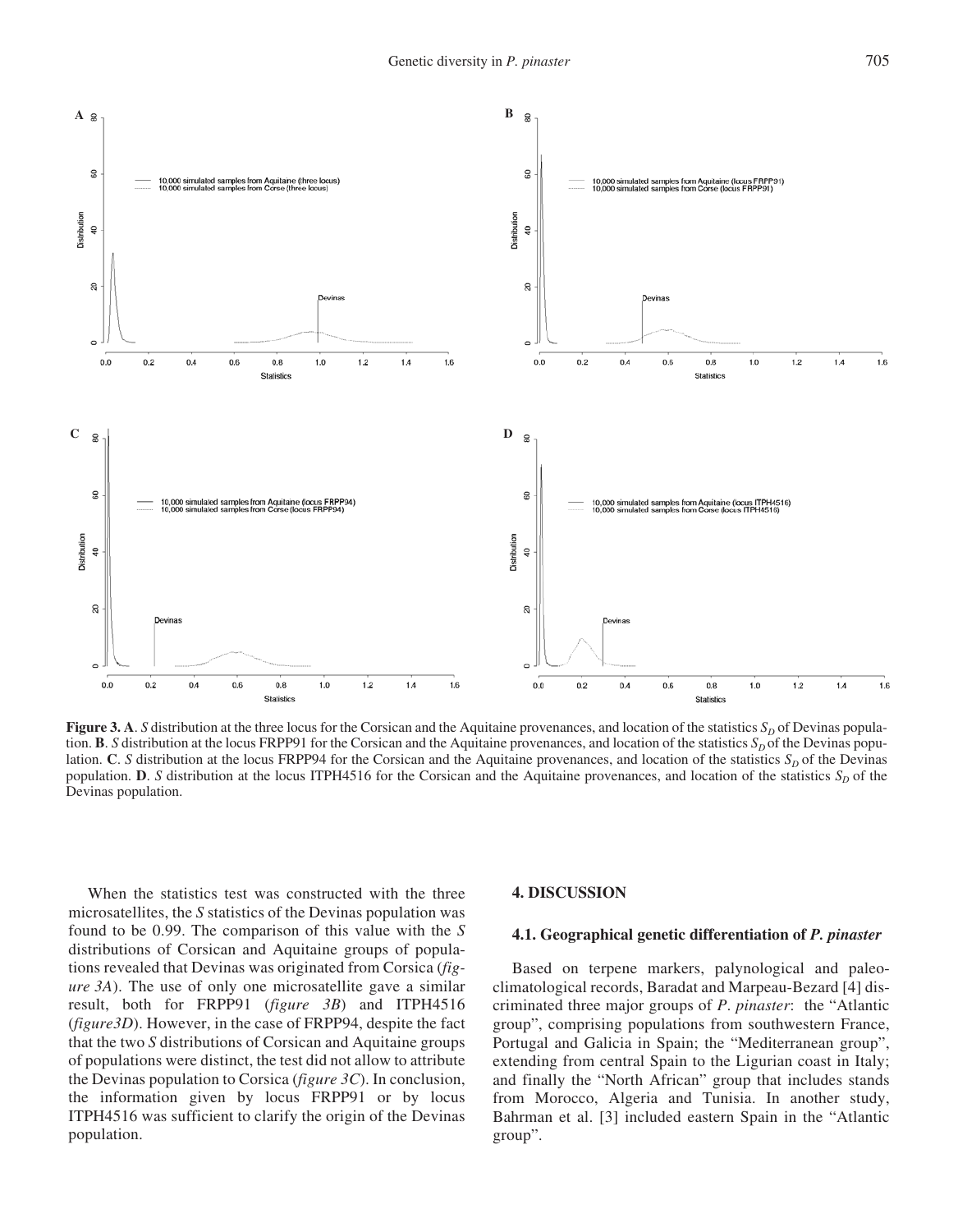In our study, three major groups of populations were discriminated based on the PCA: group 1 comprising populations from the west of France, (including Gard and Corbières), group 2 comprising Corsica and populations from the south east of France (Maures, Alpes Maritimes, Var and Esterel), and group 3 comprising populations from Portugal, Spain and Morocco. Group 1 was highly differentiated from group 2, but group 1 was only slightly differentiated from group 3. These results suggest that the Spanish populations could be included in the "Atlantic group" rather than the "Mediterranean group". This conclusion was also supported by a wide-range study using mitochondrial data (Burban, personal communication). However, it is important to stress that the populations from Portugal were closer to the western French populations than to the Spanish populations used in the present study. Previous studies with allozymes did not allow differentiation between Portuguese and Spanish origins (Salvador et al. [24]). The use of nuclear SSRs could be a promising tool to discriminate between seedlots from Portuguese provenances and Mediterranean provenances from central Spain.

An unexpected result was that the Moroccan population was not differentiated from the "Atlantic group". This population might have been originated with seed coming from the "Atlantic group", as confirmed by a study made with cpSSR (Vendramin, personal communication). However, this clustering of the Moroccan provenance should be cheked by using a broader number of populations from this region. Moreover, when the FRPP91 locus discriminant allele was considered, its frequency in the Morocco population (0.135) was intermediate between those found in the western populations (about 0) and in the eastern populations (0.579).

A general restriction of our study is the unequal number of populations that were sampled through the natural range of *P. pinaster*. However, based on the mitochondrial DNA study of Burban (unpublished results), we have a representative sampling of the western (Landes, Portugal and Spain) and eastern phylogenies. Moreover, the populations from Italy are also 'represented' as they belong to the eastern phylogeny. The selection of a low number of Iberian populations is based on previous studies. In fact, the four Spanish populations are typical locations of the four main groups of populations detected in Spain with allozymes by Salvador et al. [24] and González-Martínez et al. [11]: North West, East and South East (which is divided in two subgroups, both represented in the present study).

# **4.2. How far microsatellites can be used to define genetic resources conservation strategies in** *P. pinaster*?

Microsatellite data obtained for *P*. *pinaster* showed contrasting genetic characteristics among geographical groups. The eastern populations (group 2) displayed a lower level of heterozygosity and a higher fixation index than the western populations (groups 1 and 3), indicating a deficiency of heterozygotes in the populations. This is especially true for the locus FRPP91 (*table II*). Moreover, the differentiation among populations was much higher in the eastern populations (0.066) than in the western populations (0.016 in the west of France and 0.033 in the Iberian populations).

Conservation strategies should reflect those differences found within each group of populations. In the eastern group, microsatellite data could be useful to identify populations with private alleles in order to hold diversity reservoirs. The among population differentiation in the western groups was low within each geographical group; thus, the choice of populations should follow other criterias, by reflecting different types of ecological conditions for example. Moreover, the Iberian Peninsula populations exhibited the highest values of genetic diversity in the western group range of the species, and one population (Cómpeta) was highly differentiated from the others (*figure 2*). Therefore, this population could be considered in conservation programmes.

Nevertheless, the microsatellite data presented here are not sufficient to define genetic resource conservation strategies for *P. pinaster*. First, the number of markers that we considered is limited. Seventy-six SSR primer pairs from four *Pinus* species were tested to amplify microsatellites in *P. pinaster* (see details in Mariette et al. [17]). Twenty-six primer pairs were taken from a microsatellite library for *P. pinaster* and the other primer pairs were obtained from other species of the same genus (*P. radiata*, *P. strobus* and *P. halepensis*). Only three out of the 76 SSR primer pairs amplified at a single polymorphic locus in *P. pinaster*. It is unlikely that a high number of SSR markers in this species will be found in the very short term. As a consequence, at the range scale of *P. pinaster*, all the available information from other neutral markers (isozymes, chloroplast microsatellites, AFLPs) should be considered to detect populations with higher levels of diversity or population specific alleles.

Second, the  $F_{\text{IS}}$  estimates are large enough to suggest not only some inbreeding (particularly in Corsican populations) but also the existence of null alleles, especially for FRPP94 and ITPH4516 locus. The three *P. pinaster* loci were positioned on *P. pinaster* genetic maps and no null allele was detected. However, null alleles seem to be actually quite frequent in conifer species. This has already been reported in a study on *P. radiata* (Fisher et al. [10]), which pointed out the high frequency of null alleles in microsatellites of this species. It seems also to be the case in other species such as *Picea abies* (Scotti, personal communication). The use of microsatellites may therefore lead to underestimation of heterozygosity and allelic richness in conifer species.

Finally, phenotypic information given by field trials should be considered, for the stands to be preserved have to be chosen integrating both molecular and quantitative data. For example, some discriminant canonical analysis using allozymes and three quantitative traits (survival, height and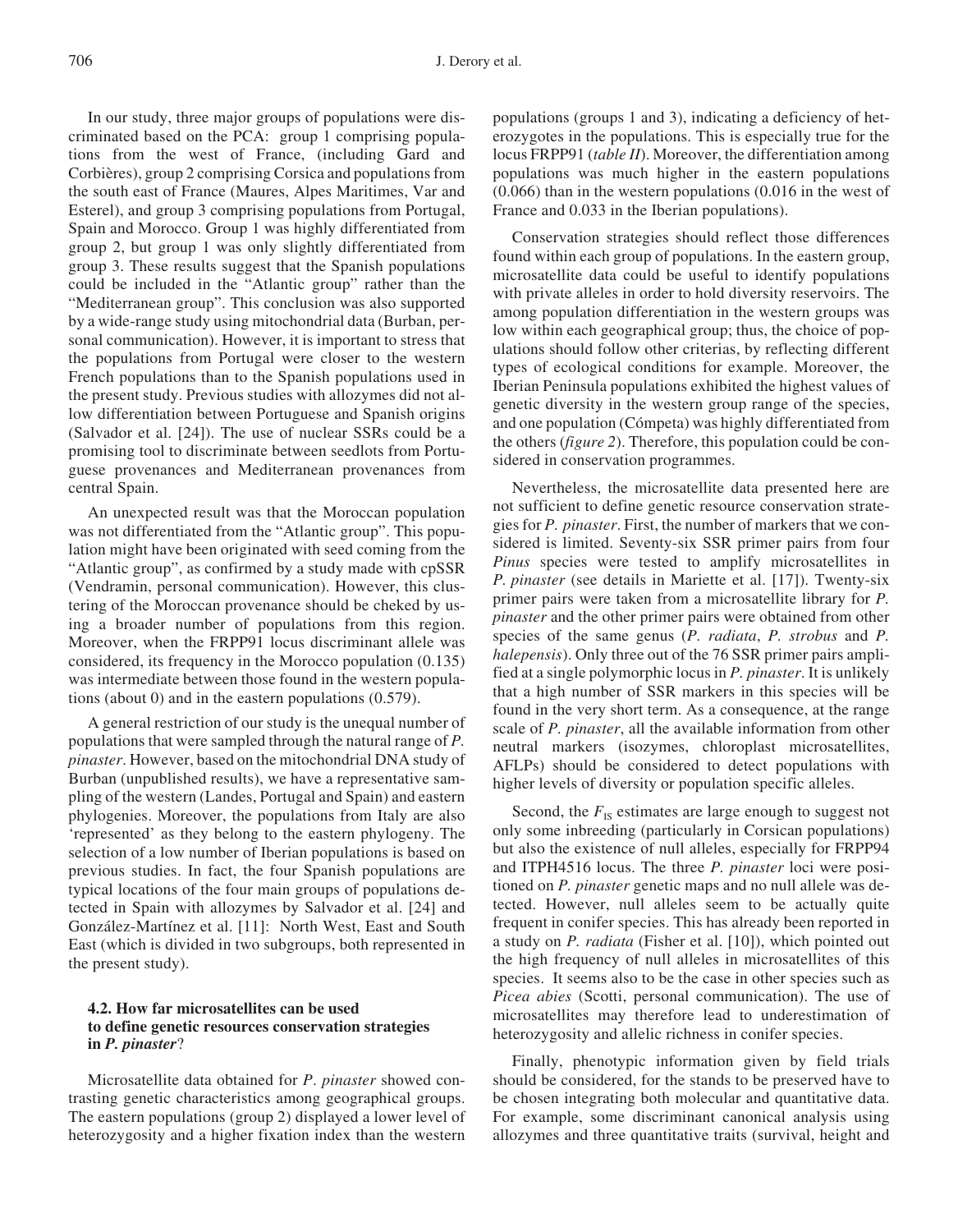stem form) was performed and some correlation between quantitative traits and molecular markers in maritime pine was found (Gonzaléz-Martínez, unpublished results). A slight concordance of morphological and allozymic variation has also been reported for other forest species with wide ranges (e.g. *Pseudotsuga menziesii* [8]; *Picea abies* [16]; *Alnus rubra* [12]).

#### **4.3. A tool for origin identification (Corsica** × **Aquitaine hybrid certification)**

A breeding programme for *P*. *pinaster* was initiated in the sixties in France, mainly based on the genetic variability available in Aquitaine. The Corsican populations were recently integrated to the programme, because they exhibit a better stem form, in general, whereas the Aquitaine populations are more cold resistant and vigorous. Thus, Aquitaine  $\times$ Corsica hybrids will be produced within the frame of the programme. Moreover, the future development of hybrid varieties has been raised as a potential plan by the French state agency (National Forest Office: ONF).

It was possible to discriminate the distribution curves of the Aquitaine and the Corsican populations by using the three microsatellites or each microsatellite separately (*figures 3A* to *3D*). The Devinas population was tested and was found to be of Corsican origin by using the three microsatellites pooled or by using either the FRPP91 or the ITPH4516.

A more economic efficient method could be achieved by using only one microsatellite. The FRPP91 locus gave the highest differentiation between the two provenances and when the distribution curves were compared, this locus showed very distinct distribution for the two provenances. Therefore, this locus could be used solely in the identification test.

The result obtained in the foregoing paper could be applied for certification of Corsica  $\times$  Aquitaine hybrid varieties. The *S* statistic distribution of a hybrid population could be established by using a large number of individuals originating from crossings between Aquitaine and Corsican individuals. This distribution should be completely distinct from the Aquitaine and the Corsica distribution curves, especially when the three microsatellites are pooled, or when locus FRPP91 or FRPP94 are used, since the Corsica and the Aquitaine curves did not overlap in those cases. A statistic could be computed from a  $\lambda$  sample (a seed lot which origin ought to be controlled), and further compared with the three distributions (Aquitaine, Corsica and hybrid). Moreover, the marker and the statistical approach are useful for *P*. *pinaster* provenance identification, but can also be applied to other forest tree identification problems, provided that the microsatellite information is available and that the distribution curves will not overlap.

**Acknowledgements:** This work was supported by grants from France (Ministère de l'Agriculture et de la Pêche-DERF No. 61.21.04/98 and DERF No. 61.45.0401), Spain (Cooperation project DGCN–INIA CC00-0035), and the European Union (INCO-DC 18CT97-200). Santiago C. González-Martínez was supported by a FPU scholarship from MECD (Ministerio de Educación, Cultura y Deporte, Spain). The authors are very thankful to two anonymous reviewers for their helpful comments on a previous version of the manuscript. We also thank Ivan Scotti for thoughtful comments concerning null alleles in conifer species.

#### **REFERENCES**

[1] Alía R., Gil L., Pardos J.A., Performance of 43 *Pinus pinaster* provenances on 5 locations in Central Spain, Silvae Genet. 44 (1995) 75–81.

[2] Alía R., Moro J., Denis J.B., Performance of *Pinus pinaster* provenances in Spain: interpretation of the genotype by environment interaction, Can. J. For. Res. 27 (1997) 1548–1559.

[3] Bahrman N., Zivy M., Baradat P., Damerval C., Organization of the variability of abundant proteins in seven geographical origins of maritime pine (*Pinus pinaster* Ait.), Theor. Appl. Genet. 88 (1994) 407–411.

[4] Baradat P., Marpeau-Bezard A., Le pin maritime, *Pinus pinaster* Ait., biologie et génétique des terpènes pour la connaissance et l'amélioration de l'espèce, Ph.D. Thesis, University of Bordeaux I, 1988.

[5] Boisseaux T., Influence de l'origine génétique (landaise ou ibérique) des peuplements de Pin maritime sur les dégâts causés par le froid de janvier 1985 au massif forestier aquitain. Mise au point d'un test variétal précoce utilisable pour le contrôle de lots de graines, Mémoire de l'ENITEF Thesis, University of Bordeaux, 1986.

[6] Brown A.H.D., Weir B.S., Measuring genetic variability in plant populations, in: Tanksley S.D., Orton T.J. (Eds.), Isozymes in plant genetics and breeding Part A, Elsevier Science Publishers B.V., Amsterdam, 1983, pp. 219–239.

[7] Doyle J.J., Doyle J.L., Isolation of plant DNA from fresh tissue, Focus 12 (1990) 13–15.

[8] El-Kassaby Y.A., Associations between allozyme genotypes and quantitative traits in Douglas-fir (*Pseudotsuga menziesii* (Mirb.) Franco), Genetics 101 (1982) 103–115.

[9] Farjon A., Pines: drawings and descriptions of the genus Pinus, Brill E.J. (Ed.), Leiden, 1984.

[10] Fisher P.J., Richardson T.E., Gardner R.C., Characteristics of single– and multi-copy microsatellites from *Pinus radiata*, Theor. Appl. Genet. 96 (1998) 969–979.

[11] González-Martínez S.C., Salvador L., Agúndez D., Alía R., Gil L., Geographical variation of gene diversity of *Pinus pinaster* Ait. in the Iberian Peninsula, in: Müller-Starck G., Schubert R. (Eds.), Genetic response of forest systems to changing environmental conditions, Kluwer Academic Press, Dordrecht, 2001, pp. 161–171.

[12] Hamman A., El-Kassaby Y.A., Koshy M.P., Namkoong G., Multivariate analysis of allozymic and quantitative trait variation in *Alnus rubra*: geographic patterns and evolutionary implications, Can. J. For. Res. 28 (1998) 1557–1565.

[13] Harfouche A., Kremer A., Provenance hybridization in a diallel mating scheme of maritime pine (*Pinus pinaster*), Can. J. For. Res. 30 (2000) 1–9.

[14] Jactel H., Ménassieu P., Burban C., Découverte en corse de *Matsucoccus feytaudi* Duc. (*Homoptera*: *Margarodidae*), cochenille du Pin maritime, Ann. Sci. For. 53 (1996) 145–152.

[15] Jactel H., Ménassieu P., Ceria A., Burban C., Regad J., Normand S., Carcreff E., Une pullulation de la cochenille *Matsucoccus feytaudi* provoque un début de dépérissement du Pin maritime en Corse, Rev. For. Fr*.* 50 (1998) 33–45.

[16] Lagerkrantz U., Ryman N., Genetic structure of Norway Spruce (*Picea abies*): concordance of morphological and allozymic variation, Evolution 44 (1990) 38–53.

[17] Mariette S., Chagné D., Decroocq S., Vendramin G.G., Lalanne C., Madur D., Plomion C., Microsatellite markers for *Pinus pinaster* Ait., Ann. For. Sci*.* 58 (2001) 203–206.